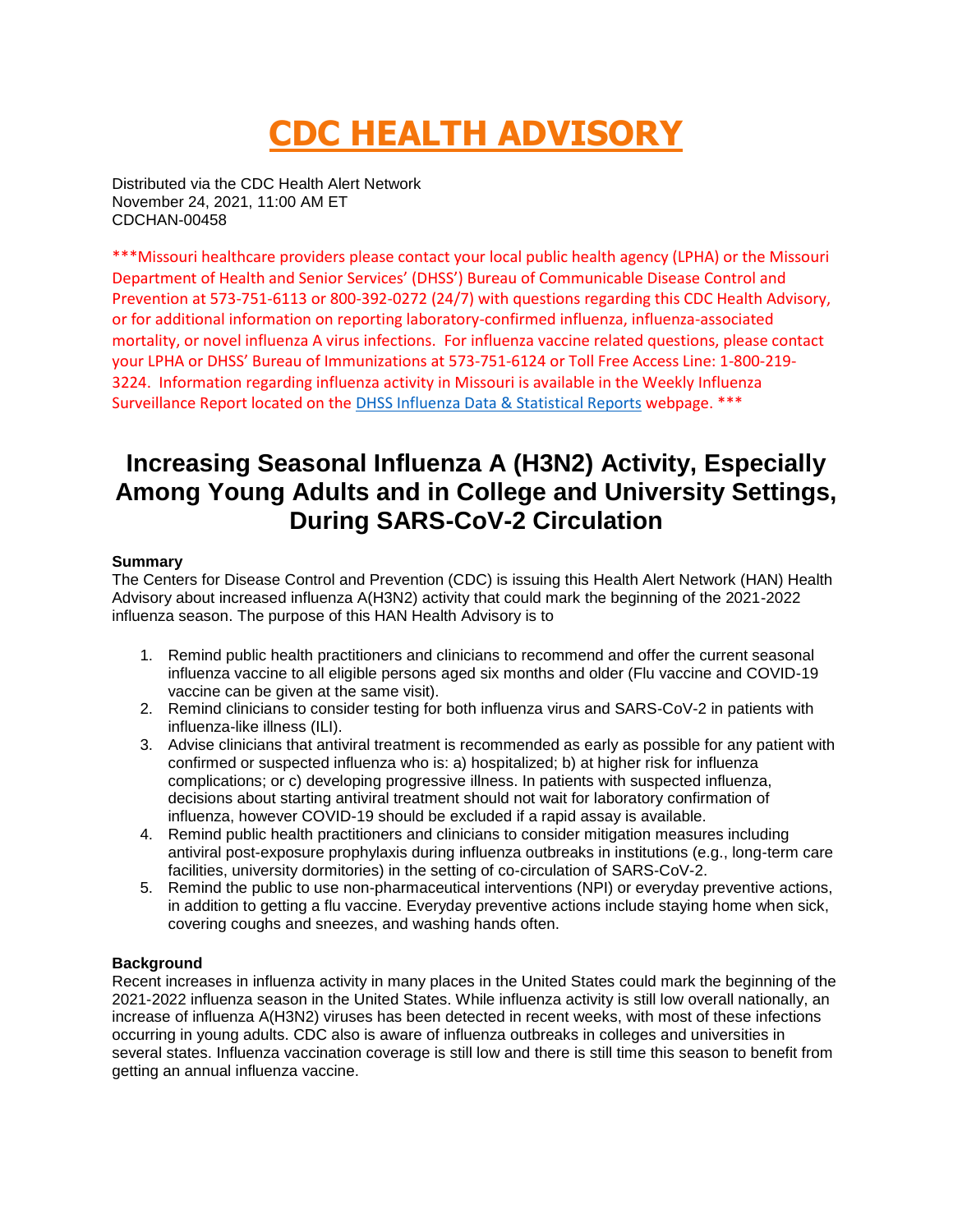Available seasonal influenza vaccines in the United States provide protection against four different influenza viruses: A(H1N1)pdm09, A(H3N2), B/Victoria lineage, and B/Yamagata lineage viruses. In the past, influenza A(H3N2) virus-predominant seasons were associated with more hospitalizations and deaths in persons aged 65 years and older than other age groups than other influenza viruses. Influenza A(H3N2) viruses evolve more rapidly to escape human immunity. The influenza A(H3N2) component of this season's vaccines was recently updated in response to the evolution of a new group of viruses called 2a (i.e., 3C.2a1b.2a) that did not circulate widely last year and were not included in last season's H3N2 vaccine component.<sup>1</sup> Most H3N2 viruses that have been analyzed in the United States so far are genetically closely related to the current vaccine's H3N2 component. However, this emerging group has continued to evolve, and there are now two subgroups (2a.1 and 2a.2) that are genetically closely related to each other, but do have some antigenic differences from each other (i.e., post-infection ferret antibodies from one virus might not efficiently bind the other virus).<sup>2</sup> CDC virus surveillance data shows that most of the A(H3N2) viruses recently identified in the United States (October–November 2021) are in the 2a.2 group that is related to but distinguishable from the vaccine component (i.e., 2a.1). It is not known what impact the differences in the circulating viruses and the vaccine viruses may have on vaccine effectiveness. However, influenza vaccine effectiveness in general has been lower against A(H3N2) viruses than against the other three influenza viruses that could circulate [influenza A(H1N1)pdm09 or influenza B viruses].<sup>3</sup> Influenza activity during the 2020–2021 season was low throughout the United States and the timing and intensity of the upcoming 2021–2022 influenza season is uncertain. Because influenza activity was low last season, we are anticipating a lower level of community protection that we rely on year after year to reduce the risk of a severe influenza season. Thus, CDC is anticipating an increase of influenza illness this winter, and both A(H3N2) and B-Victoria viruses are already cocirculating. Moreover, as SARS-CoV-2 continues to circulate in the United States, illnesses associated with both viruses might stress healthcare systems. A growing body of scientific studies suggest that even when vaccination does not prevent infection it can reduce the severity of influenza illness, helping to avert serious outcomes including hospitalization and death.

CDC recommends that healthcare providers continue to recommend and offer influenza vaccination to persons aged six months and older because influenza activity is ongoing. Vaccination protects against four different viruses and is likely to reduce hospitalization and death associated with currently circulating influenza viruses and other influenza viruses that might circulate later in the season. Influenza antiviral medications are an important adjunct that should be used in addition to influenza vaccination. While vaccination is the primary means for preventing influenza, antiviral medications are a second line of defense used to treat influenza after infection has occurred. Early treatment with influenza antiviral medications is the most effective way to treat influenza and reduce complications.<sup>4-8</sup>

Influenza antivirals also can be used for post-exposure prophylaxis (PEP) to prevent infection.<sup>4,5,9</sup> This can reduce the risk of influenza among persons who are exposed to someone who has influenza. Influenza antivirals have historically been used for PEP among residents in institutional settings, such as long-term care facilities, to help control influenza outbreaks. In the context of SARS-CoV-2 co-circulation, influenza antiviral treatment and PEP could also be considered in other communal settings (e.g., shelters, university dormitories, prisons) to reduce strain on healthcare services in these institutions during influenza outbreaks. In general, CDC recommends initiating influenza antiviral PEP within 48 hours of contact with someone who has influenza.

#### **Recommendations for Clinicians and Public Health Practitioners**

1**. Recommend and offer influenza vaccination for all eligible persons aged six months and older** Anyone who has not received an influenza vaccine this season should get vaccinated now. For 2021- 2022, CDC recommends using any licensed, age-appropriate influenza vaccine as an option for vaccination this season.<sup>10</sup> Vaccination coverage is lower this season as of the week ending November 6, 2021 in certain groups at higher risk of severe influenza illness, such as pregnant persons and children, compared with the same period in 2020.<sup>11</sup> Vaccination is the best way to reduce the spread of influenza and reduce influenza illness and complications that can result in hospitalization and death. Both influenza and COVID-19 vaccines can be administered at the same visit, without regard to timing. If a patient is due for both vaccines, providers are encouraged to offer both vaccines at the same visit.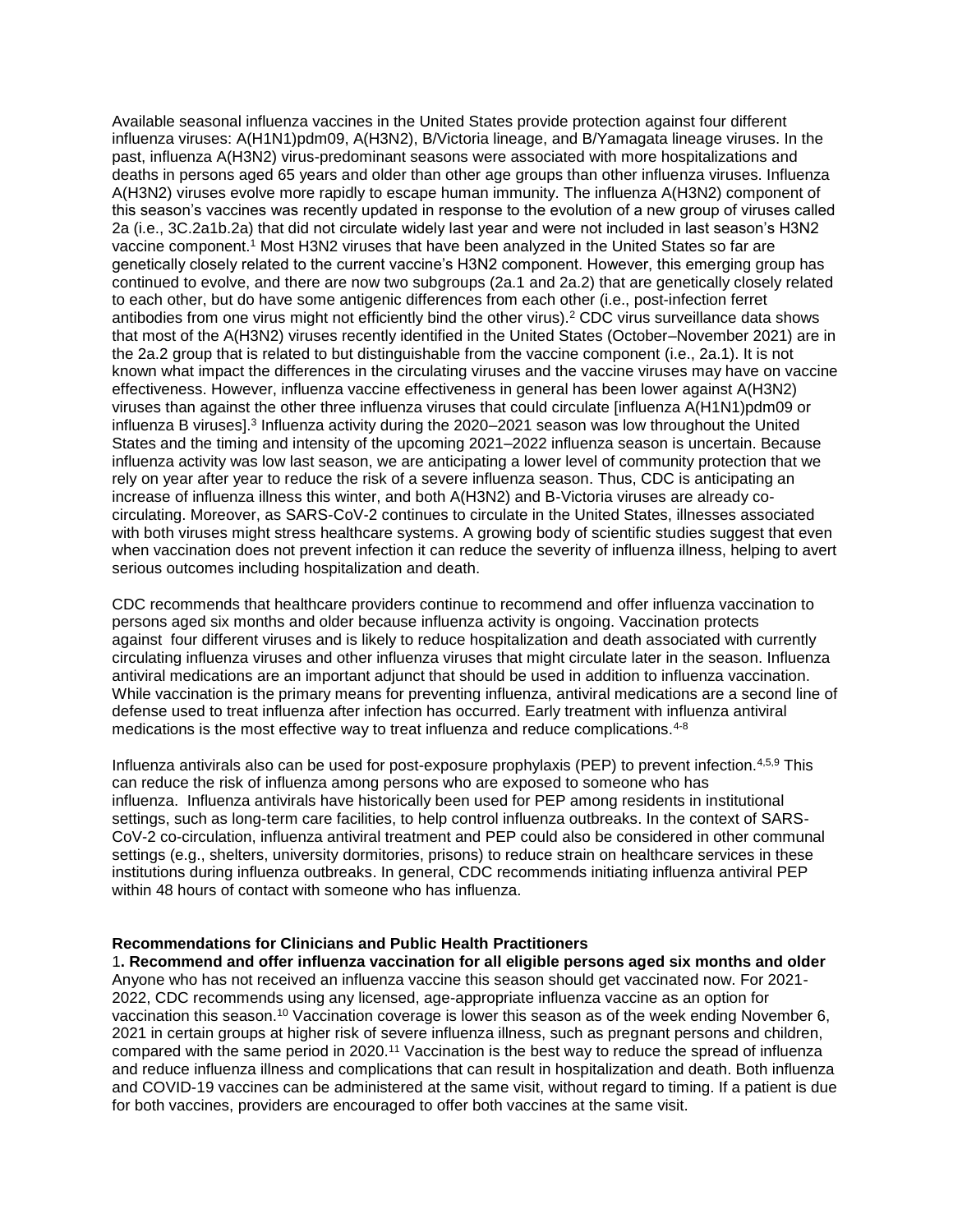#### 2**. Treat patients with suspected or confirmed influenza who meet clinical criteria with influenza antivirals**

CDC recommends influenza antiviral medications to treat influenza as an important adjunct to vaccination. Treatment with influenza antivirals has been shown to be safe. Influenza antivirals benefit clinical and public health by reducing illness and severe outcomes of influenza based on evidence from observational studies, randomized controlled trials, and meta-analyses of randomized controlled trials.4- 8,12

- CDC recommends influenza antiviral treatment **as soon as possible** for patients with suspected or confirmed influenza who are:
	- o Hospitalized
	- $\circ$  Outpatients at increased risk for complications<sup>9</sup>
	- $\circ$  Outpatients with progressive disease  $9$
- Influenza antiviral treatment may be offered to patients with uncomplicated influenza based on clinician judgment to shorten their illness duration or lessen symptoms. The use of antiviral treatment in patients with uncomplicated influenza might help lessen the stress on healthcare systems when both influenza and SARS-CoV-2 are co-circulating.
- Antivirals are most effective when started **within two days after the beginning of illness**. It is also possible that antiviral treatment started after 48 hours may offer some benefit.4,8,12
- Potential also exists for co-infection of influenza and SARS-CoV-2 viruses. In such situations, influenza antivirals can be given for influenza illness.
- Because of the importance of early treatment, **decisions about starting antiviral treatment should not wait for laboratory confirmation of influenza.** However, COVID-19 should be excluded with a rapid diagnostic assay if one is available.

There are two oral influenza antiviral medications approved by the U.S. Food and Drug Administration (FDA) **commonly available by prescription** to treat influenza virus infection that can also be used for PEP following influenza exposure*.* <sup>9</sup> These include *oseltamivir* (trade name Tamiflu®), and *baloxavir marboxil* (trade name Xofluza®) (Table 1). *Inhaled zanamivir and intravenous peramivir* **antiviral medications are used less frequently**. <sup>9</sup> Additional information on these influenza antiviral medications is available [here.](https://urldefense.com/v3/__https:/www.cdc.gov/flu/professionals/antivirals/summary-clinicians.htm__;!!EErPFA7f--AJOw!ShQWFuqF-WvYxU2ApXBmoNXDsyaZgUpfWgxEOKZrVe8n7a7wvPn5AMm_IdKhpg$)

|                                     | <b>Oseltamivir (Tamiflu®)</b>                                                                                       | Baloxavir (Xofluza®)                                            |
|-------------------------------------|---------------------------------------------------------------------------------------------------------------------|-----------------------------------------------------------------|
| Approved by FDA                     | 1999                                                                                                                | 2018                                                            |
| Mechanism                           | Neuraminidase inhibitor                                                                                             | Cap-dependent endonuclease inhibitor                            |
| Route of administration             | Oral                                                                                                                | Oral                                                            |
| Treatment dosing                    | Daily dosing for 5 days<br>Adults: 75 mg twice daily<br>Children: varies by<br>$\bullet$<br>age/weight <sup>9</sup> | Single dose only<br><80 kg: 40 mg<br>≥80 kg: 80 mg<br>$\bullet$ |
| Post-exposure<br>prophylaxis dosing | Daily dosing for 7 days<br>Adults: 75 mg once daily<br>Children: varies by<br>٠<br>age/weight <sup>9</sup>          | Single dose only<br><80 kg: 40 mg<br>≥80 kg: 80 mg<br>$\bullet$ |
| Age                                 | Treatment: any age for treatment<br>$PEP: \geq 3$ months                                                            | Treatment or PEP: ≥12 years                                     |
| Contraindications                   | Known hypersensitivity                                                                                              | Known hypersensitivity                                          |

#### **Table 1: Summary of most common antiviral medications for treatment and post-exposure prophylaxis of influenza**<sup>9</sup>

3**. Use of influenza antivirals for post-exposure prophylaxis (PEP)**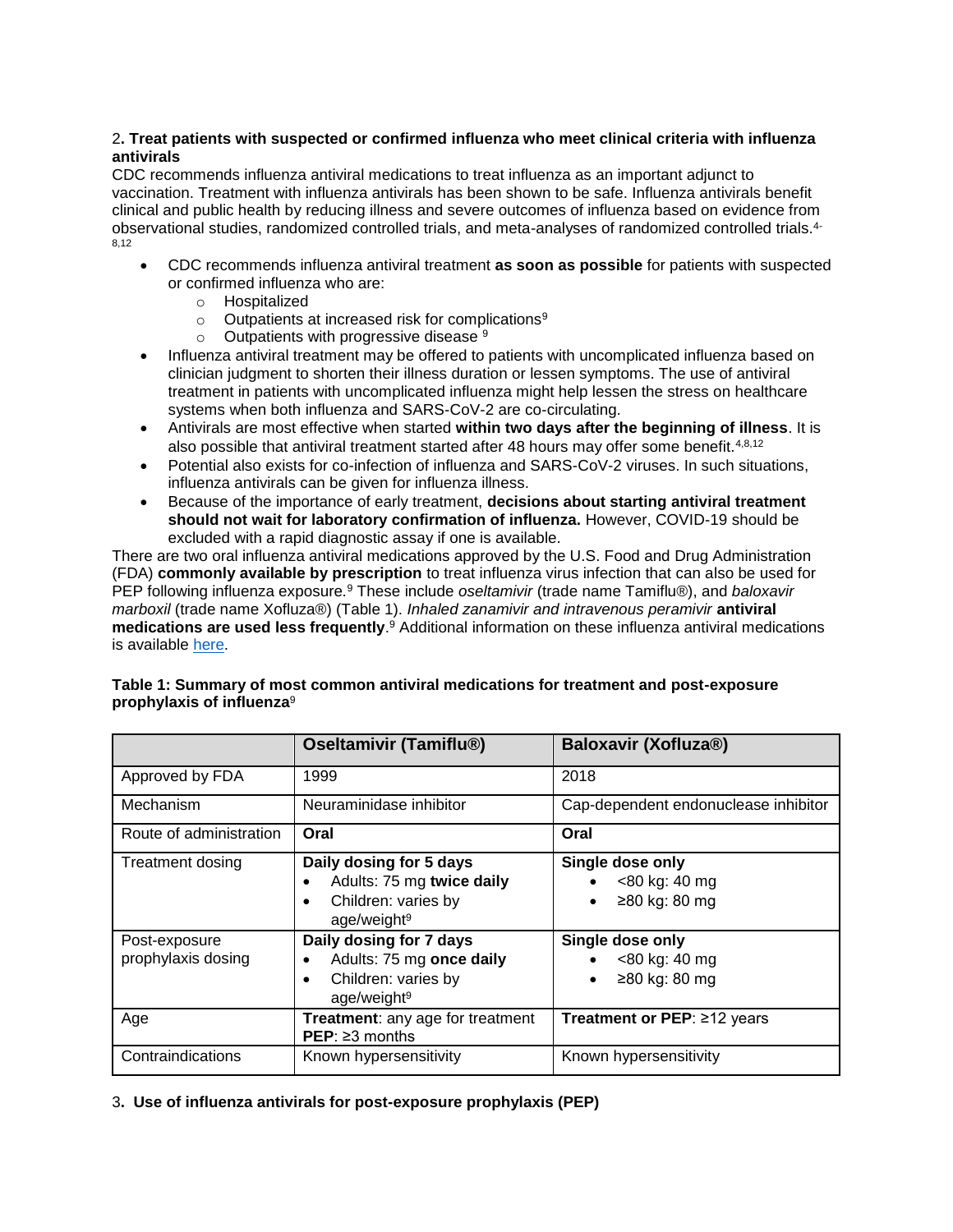Both oseltamivir and baloxavir are FDA-approved for influenza PEP. The efficacy of PEP in reducing virus acquisition to uninfected household contacts is high for oseltamivir (68%-89%)<sup>13</sup> and baloxavir (86%).<sup>5</sup> In general, before the COVID-19 pandemic, CDC did not recommend widespread or routine use of influenza antiviral medications for PEP in the community.<sup>9</sup> However, PEP has been recommended previously in closed settings such as long-term care facilities or crowded group settings such as refugee resettlement facilities. In these situations, CDC has recommended using clinical judgment for antiviral PEP for certain exposed non-ill close contacts of persons with suspected or confirmed influenza. Given the unique considerations of influenza outbreaks in various settings in the context of co-circulation with SARS-CoV-2, influenza antiviral PEP might be considered for persons

- Who have had recent close contact with a person with influenza (e.g., roommates)
- In confined quarters (e.g., dormitories, shelters, prisons) with increasing incidence of influenza
- Who are at increased risk for severe illness from influenza<sup>14</sup>
- Who have had recent close contact with a person with influenza and will be traveling for the holidays to reduce transmission during travel as well as to reduce transmission to family members or friends who may be at higher risk for influenza complications<sup>14</sup>

#### **Considerations for choice of PEP antivirals (Table 1):**

- A key difference between the drugs relates to the longer half-life of baloxavir (days) vs. the shorter half-life of oseltamivir (hours). Thus, for PEP, **baloxavir can be administered as a single dose** while **oseltamivir requires daily dosing for seven days**.
- **Dosing:** Treatment and prophylaxis (prevention) dosing is the same for baloxavir, but for oseltamivir, treatment dosing is twice daily, and prophylaxis is once daily.
- **Timing of PEP***:* CDC recommends initiating PEP within 48 hours of contact with an influenza case, if PEP is provided. In general, PEP for oseltamivir should not be started >48 hours after exposure due to concerns about resistance with lower PEP dose in persons with active influenza.
- **Duration of PEP:** Antiviral medications are effective as PEP only if a person takes them the entire time they are around another person who has influenza.
- Rates of oseltamivir and baloxavir resistance among circulating influenza A viruses remain low. However, additional monitoring is necessary, especially with baloxavir, which has had limited use compared to oseltamivir.

### 4**. Influenza testing**

Information to assist clinicians about influenza testing decisions, including in the context of SARS-CoV-2 co-circulation, is available [here.](https://urldefense.com/v3/__https:/www.cdc.gov/flu/professionals/diagnosis/index.htm__;!!EErPFA7f--AJOw!ShQWFuqF-WvYxU2ApXBmoNXDsyaZgUpfWgxEOKZrVe8n7a7wvPn5AMllQI1LoA$) The most accurate influenza tests (high sensitivity and specificity) are molecular assays. Molecular assays are recommended for hospitalized patients with suspected influenza. Information on influenza molecular assays is available [here.](https://urldefense.com/v3/__https:/www.cdc.gov/flu/professionals/diagnosis/testing-guidance-for-clinicians-hospitaized.htm__;!!EErPFA7f--AJOw!ShQWFuqF-WvYxU2ApXBmoNXDsyaZgUpfWgxEOKZrVe8n7a7wvPn5AMmBKR6ecQ$)

#### **5. Non-pharmaceutical interventions**

Because no single intervention can provide complete protection against influenza virus transmission, emphasis should be placed on multiple strategies, including pharmaceutical (e.g., influenza vaccines and antiviral medications) and non-pharmaceutical interventions. Measures that are used for COVID-19 might also provide protection against influenza. Non-pharmaceutical interventions may include

- Community measures (e.g., physical distancing, masking)
- Environmental measures (e.g., routine surface cleaning)
- Advising and encouraging symptomatic persons to stay home and use [frequent hand hygiene,](https://urldefense.com/v3/__https:/www.cdc.gov/flu/prevent/actions-prevent-flu.htm__;!!EErPFA7f--AJOw!ShQWFuqF-WvYxU2ApXBmoNXDsyaZgUpfWgxEOKZrVe8n7a7wvPn5AMkLlJNWrQ$)  [and proper cough etiquette](https://urldefense.com/v3/__https:/www.cdc.gov/flu/prevent/actions-prevent-flu.htm__;!!EErPFA7f--AJOw!ShQWFuqF-WvYxU2ApXBmoNXDsyaZgUpfWgxEOKZrVe8n7a7wvPn5AMkLlJNWrQ$)

#### **Recommendations for the Public**

- 1. **Get a flu vaccine as soon as possible.** There's still time to protect yourself from flu this season. You can get a flu vaccine and a COVID-19 vaccine at the same time. Vaccines are the best tool for preventing influenza and can reduce the risk of severe illness and death associated with influenza.
- 2. **Take everyday preventive actions that can help reduce the spread of germs, like flu.**
	- These [everyday preventive actions](https://urldefense.com/v3/__https:/www.cdc.gov/flu/prevent/prevention.htm__;!!EErPFA7f--AJOw!ShQWFuqF-WvYxU2ApXBmoNXDsyaZgUpfWgxEOKZrVe8n7a7wvPn5AMmUU20MXw$) include staying home when sick, covering coughs and sneezes, and washing your hands often. While CDC does not recommend wearing a face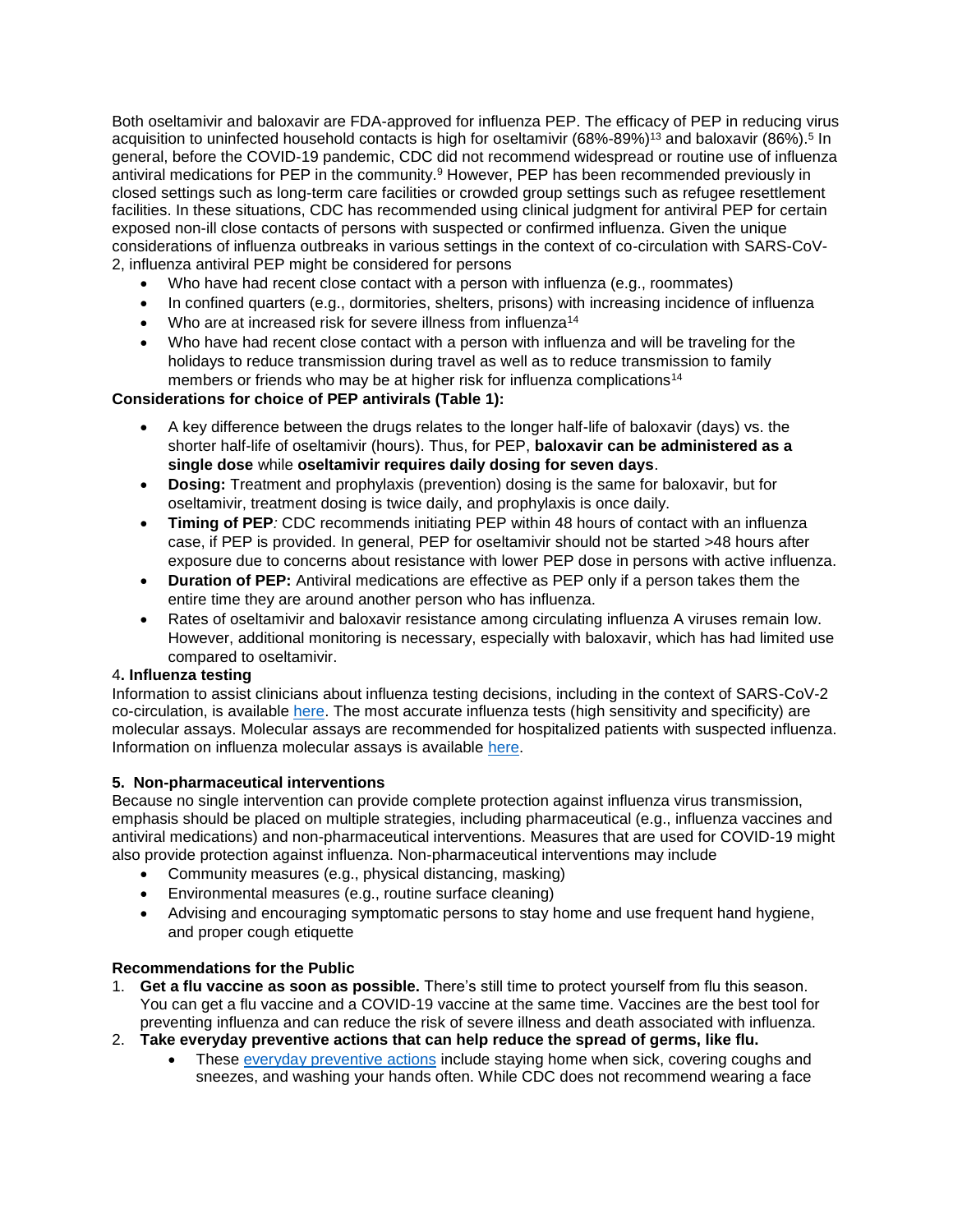mask to protect you from getting flu, [wearing a face mask](https://urldefense.com/v3/__https:/www.cdc.gov/coronavirus/2019-ncov/prevent-getting-sick/about-face-coverings.html__;!!EErPFA7f--AJOw!ShQWFuqF-WvYxU2ApXBmoNXDsyaZgUpfWgxEOKZrVe8n7a7wvPn5AMl2sZHPyg$) is recommended to protect you and others against COVID-19 at this time.

- 3. If you develop flu symptoms (which can be similar to symptoms of other respiratory viruses), reach out to your healthcare provider who may test you to determine if your sickness is due to flu or another virus that has similar symptoms, such as COVID-19.
- 4. **Take antiviral drugs if prescribed by your healthcare provider.**
	- It's important to remember that there also are [drugs that can be used to treat flu illness.](https://urldefense.com/v3/__https:/www.cdc.gov/flu/treatment/index.html__;!!EErPFA7f--AJOw!ShQWFuqF-WvYxU2ApXBmoNXDsyaZgUpfWgxEOKZrVe8n7a7wvPn5AMnEAASteg$)
	- Antiviral drugs are not meant to replace flu vaccine. A flu vaccine is the best way to help prevent seasonal flu and its potentially serious complications. Antiviral drugs are a second line of defense that can be used to treat flu if you do get sick.
	- Flu antiviral drugs work best when started within two days of a person getting sick.
	- CDC recommends that people who are very sick or who are at higher risk of developing serious flu complications get antiviral treatment as early as possible without waiting for test results.
	- Many patients might not be aware that drugs to treat influenza illness are available. A fact sheet for patients is available [here.](https://urldefense.com/v3/__https:/www.cdc.gov/flu/treatment/whatyoushould.htm__;!!EErPFA7f--AJOw!ShQWFuqF-WvYxU2ApXBmoNXDsyaZgUpfWgxEOKZrVe8n7a7wvPn5AMnmrYNRbw$)

#### **For More Information**

[CDC Tracking Flu in Young Adults](https://urldefense.com/v3/__https:/www.cdc.gov/flu/spotlights/2021-2022/flu-tracking-young-adults.htm__;!!EErPFA7f--AJOw!ShQWFuqF-WvYxU2ApXBmoNXDsyaZgUpfWgxEOKZrVe8n7a7wvPn5AMlZIKg8Sw$) [Healthy Habits to Help Protect Against Flu](https://urldefense.com/v3/__https:/www.cdc.gov/flu/prevent/actions-prevent-flu.htm__;!!EErPFA7f--AJOw!ShQWFuqF-WvYxU2ApXBmoNXDsyaZgUpfWgxEOKZrVe8n7a7wvPn5AMkLlJNWrQ$)

#### **Additional Resources for Clinicians:**

- [Summary of Influenza Antiviral Treatment Recommendations for Clinicians](https://urldefense.com/v3/__http:/www.cdc.gov/flu/professionals/antivirals/summary-clinicians.htm__;!!EErPFA7f--AJOw!ShQWFuqF-WvYxU2ApXBmoNXDsyaZgUpfWgxEOKZrVe8n7a7wvPn5AMnfBzQn9A$)
- [Clinical Description and Lab Diagnosis of Influenza](https://urldefense.com/v3/__http:/www.cdc.gov/flu/professionals/diagnosis/index.htm__;!!EErPFA7f--AJOw!ShQWFuqF-WvYxU2ApXBmoNXDsyaZgUpfWgxEOKZrVe8n7a7wvPn5AMkCZ6x7tg$)
- Interim Guidance for Influenza Outbreak Management in Long-Term and Post-Acute Care **[Facilities](https://urldefense.com/v3/__http:/www.cdc.gov/flu/professionals/infectioncontrol/ltc-facility-guidance.htm__;!!EErPFA7f--AJOw!ShQWFuqF-WvYxU2ApXBmoNXDsyaZgUpfWgxEOKZrVe8n7a7wvPn5AMkbxKczXw$)** Influenza Virus Testing in [Investigational Outbreaks in Institutional or Other Closed Settings](https://urldefense.com/v3/__https:/www.cdc.gov/flu/professionals/diagnosis/guide-virus-diagnostic-tests.htm__;!!EErPFA7f--AJOw!ShQWFuqF-WvYxU2ApXBmoNXDsyaZgUpfWgxEOKZrVe8n7a7wvPn5AMkSM_BpXw$)

#### **References**

- 1. World Health Organization. Recommended composition of influenza virus vaccines for use in the 2021-2022 northern hemisphere influenza season. [\(https://cdn.who.int/media/docs/default-source/influenza/202102\\_recommendation.pdf](https://urldefense.com/v3/__https:/cdn.who.int/media/docs/default-source/influenza/202102_recommendation.pdf__;!!EErPFA7f--AJOw!ShQWFuqF-WvYxU2ApXBmoNXDsyaZgUpfWgxEOKZrVe8n7a7wvPn5AMnyA5KBeg$) Last accessed on: 16 November 2021).
- 2. World Health Organization. Recommended composition of influenza virus vaccines for use in the 2022 southern hemisphere influenza season. [\(https://cdn.who.int/media/docs/default-source/influenza/who-influenza](https://urldefense.com/v3/__https:/cdn.who.int/media/docs/default-source/influenza/who-influenza-recommendations/vcm-southern-hemisphere-recommendation-2022/202109_recommendation.pdf?sfvrsn=698a54b9_12&download=true__;!!EErPFA7f--AJOw!ShQWFuqF-WvYxU2ApXBmoNXDsyaZgUpfWgxEOKZrVe8n7a7wvPn5AMlF1thfcA$)[recommendations/vcm-southern-hemisphere-recommendation-](https://urldefense.com/v3/__https:/cdn.who.int/media/docs/default-source/influenza/who-influenza-recommendations/vcm-southern-hemisphere-recommendation-2022/202109_recommendation.pdf?sfvrsn=698a54b9_12&download=true__;!!EErPFA7f--AJOw!ShQWFuqF-WvYxU2ApXBmoNXDsyaZgUpfWgxEOKZrVe8n7a7wvPn5AMlF1thfcA$)[2022/202109\\_recommendation.pdf?sfvrsn=698a54b9\\_12&download=true](https://urldefense.com/v3/__https:/cdn.who.int/media/docs/default-source/influenza/who-influenza-recommendations/vcm-southern-hemisphere-recommendation-2022/202109_recommendation.pdf?sfvrsn=698a54b9_12&download=true__;!!EErPFA7f--AJOw!ShQWFuqF-WvYxU2ApXBmoNXDsyaZgUpfWgxEOKZrVe8n7a7wvPn5AMlF1thfcA$) Last accessed on: 16 November 2021).
- 3. Okoli GN, Racovitan F, Abdulwahid T, Righolt CH, Mahmud SM. Variable seasonal influenza vaccine effectiveness across geographical regions, age groups and levels of vaccine antigenic similarity with circulating virus strains: A systematic review and metaanalysis of the evidence from test-negative design studies after the 2009/10 influenza pandemic. Vaccine 2021;39(8):1225-1240. [https://doi.org/10.1016/j.vaccine.2021.01.032.](https://urldefense.com/v3/__https:/doi.org/10.1016/j.vaccine.2021.01.032__;!!EErPFA7f--AJOw!ShQWFuqF-WvYxU2ApXBmoNXDsyaZgUpfWgxEOKZrVe8n7a7wvPn5AMl4QxU3aw$)
- 4. Uyeki TM, Bernstein HH, Bradley JS, et al. Clinical Practice Guidelines by the Infectious Diseases Society of America: 2018 Update on Diagnosis, Treatment, Chemoprophylaxis, and Institutional Outbreak Management of Seasonal Influenzaa. Clin Infect Dis 2019;68(6):895-902. [https://doi.org/10.1093/cid/ciy874.](https://urldefense.com/v3/__https:/doi.org/10.1093/cid/ciy874__;!!EErPFA7f--AJOw!ShQWFuqF-WvYxU2ApXBmoNXDsyaZgUpfWgxEOKZrVe8n7a7wvPn5AMn3pPND2Q$)